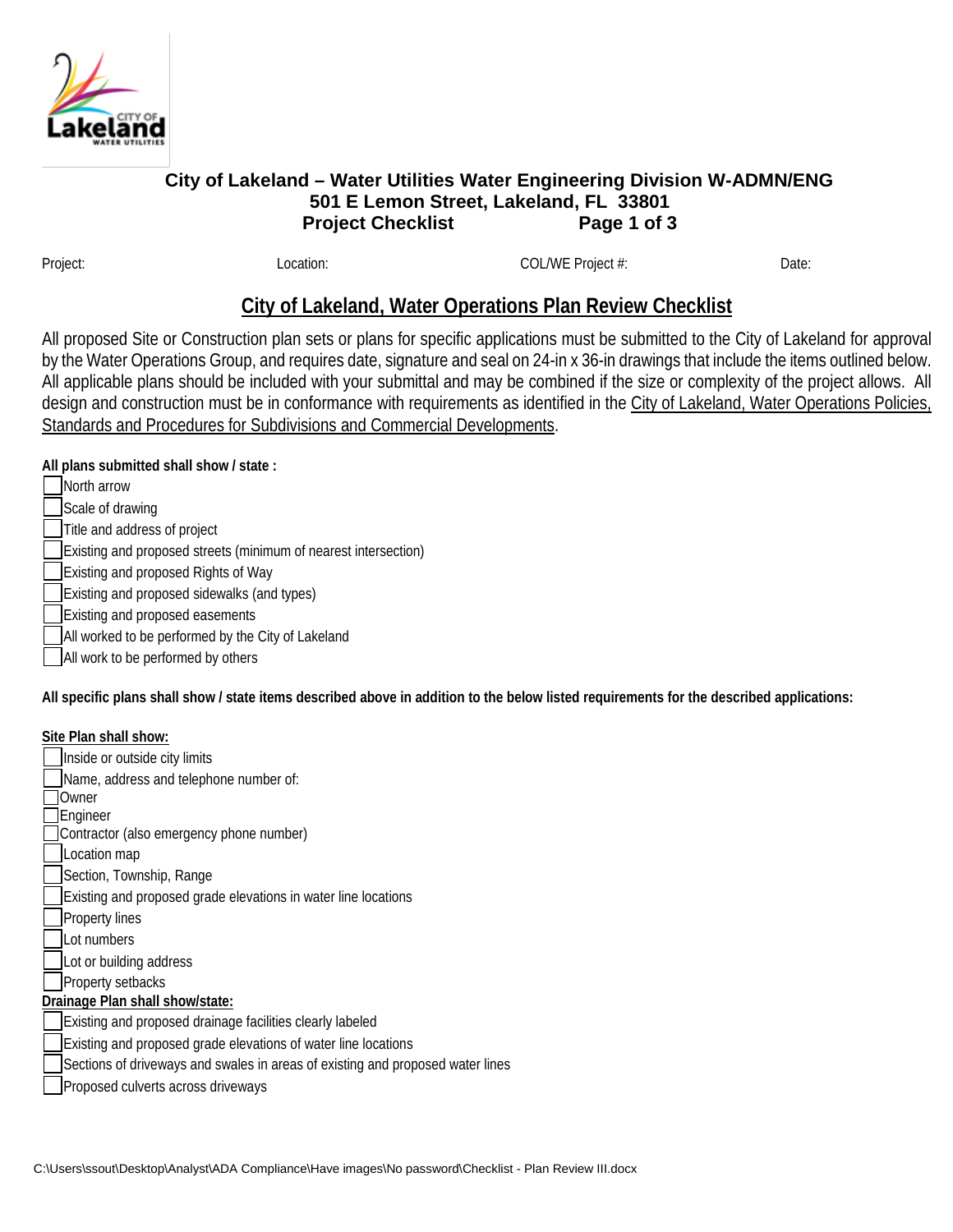

|                                          |                                                                                           | 501 E Lemon Street, Lakeland, FL 33801<br><b>Project Checklist</b>                                                             | Page 2 of 3                                                                                                                                         |
|------------------------------------------|-------------------------------------------------------------------------------------------|--------------------------------------------------------------------------------------------------------------------------------|-----------------------------------------------------------------------------------------------------------------------------------------------------|
| Project:                                 | Location:                                                                                 | COL/WE Project #:                                                                                                              | Date:                                                                                                                                               |
| Utilities Plan shall show /state:        |                                                                                           |                                                                                                                                |                                                                                                                                                     |
|                                          | Existing and proposed utilities clearly labeled                                           |                                                                                                                                |                                                                                                                                                     |
|                                          | Existing and proposed grade elevations of water lines                                     |                                                                                                                                |                                                                                                                                                     |
| Existing and proposed walls              |                                                                                           |                                                                                                                                |                                                                                                                                                     |
|                                          | Existing and proposed backflow prevention devices and sizes                               |                                                                                                                                |                                                                                                                                                     |
| RPZ                                      |                                                                                           |                                                                                                                                |                                                                                                                                                     |
| <b>DDC</b>                               |                                                                                           |                                                                                                                                |                                                                                                                                                     |
| <b>IDC</b>                               |                                                                                           |                                                                                                                                |                                                                                                                                                     |
|                                          | Existing and proposed meters including size and what is served                            |                                                                                                                                |                                                                                                                                                     |
| Desired tap locations                    |                                                                                           |                                                                                                                                |                                                                                                                                                     |
|                                          | Sections of driveways and swales in areas of existing and proposed water lines            |                                                                                                                                |                                                                                                                                                     |
|                                          | Size, location and type (domestic, fire, irrigation) of proposed and existing water lines |                                                                                                                                |                                                                                                                                                     |
|                                          | Desired capacity (GPM) for all proposed water lines by type (domestic, fire, irrigation)  |                                                                                                                                |                                                                                                                                                     |
|                                          |                                                                                           | Sanitary and storm sewers which cross or run parallel to new water lines and separations to be maintained (new sewer or water) |                                                                                                                                                     |
|                                          | Proposed line extensions and sizes                                                        |                                                                                                                                |                                                                                                                                                     |
| Pipe materials to be used                |                                                                                           |                                                                                                                                |                                                                                                                                                     |
| Changes in piping material               |                                                                                           |                                                                                                                                |                                                                                                                                                     |
|                                          | Cross-sections of water and sewer crossings                                               |                                                                                                                                |                                                                                                                                                     |
|                                          | Road crossing details for water lines crossing roadways                                   |                                                                                                                                |                                                                                                                                                     |
|                                          | Standard and specific details (City of Lakeland Details, Backflow, ET.)                   |                                                                                                                                |                                                                                                                                                     |
|                                          |                                                                                           | Notation that all work is to be performed to current City of Lakeland standards and specifications                             |                                                                                                                                                     |
| Dimensions to all proposed work          |                                                                                           |                                                                                                                                |                                                                                                                                                     |
| Service line sizes                       |                                                                                           |                                                                                                                                |                                                                                                                                                     |
| Plumbing Plan shall show / state:        |                                                                                           |                                                                                                                                |                                                                                                                                                     |
|                                          |                                                                                           |                                                                                                                                | Existing and proposed plumbing. Show all kitchens, showers, snack shops, vending machines, laboratories, chemical storage areas, hose bibs, and any |
| Fire Protection Plan shall show / state: | other systems which connect to tot the plumbing system.                                   |                                                                                                                                |                                                                                                                                                     |
|                                          | Existing and proposed fire protection layout                                              |                                                                                                                                |                                                                                                                                                     |
|                                          |                                                                                           |                                                                                                                                |                                                                                                                                                     |

**City of Lakeland – Water Utilities Water Engineering Division - A33**

Hydraulic calculations, either on plans or submitted separately

If modifications are to be made to an existing system estimate present fire flow demand

Desired tap location

Backflow preventer location, size and type. (A backflow preventer is required)

Size, location and type of proposed and existing water lines

Proposed line extensions and sizes

Statement on whether system is chemically treated

**Landscape and Irrigation Plan shall show / state:**

Placement, size and type of trees and shrubs

Existing and proposed grade elevations in water line locations

Existing and proposed irrigation system and service line connected to

If irrigation meter and backflow preventer is to be installed show size, location and configuration

Size, location and type of proposed and existing water lines

Backflow prevention devices and sizes

C:\Users\ssout\Desktop\Analyst\ADA Compliance\Have images\No password\Checklist - Plan Review III.docx